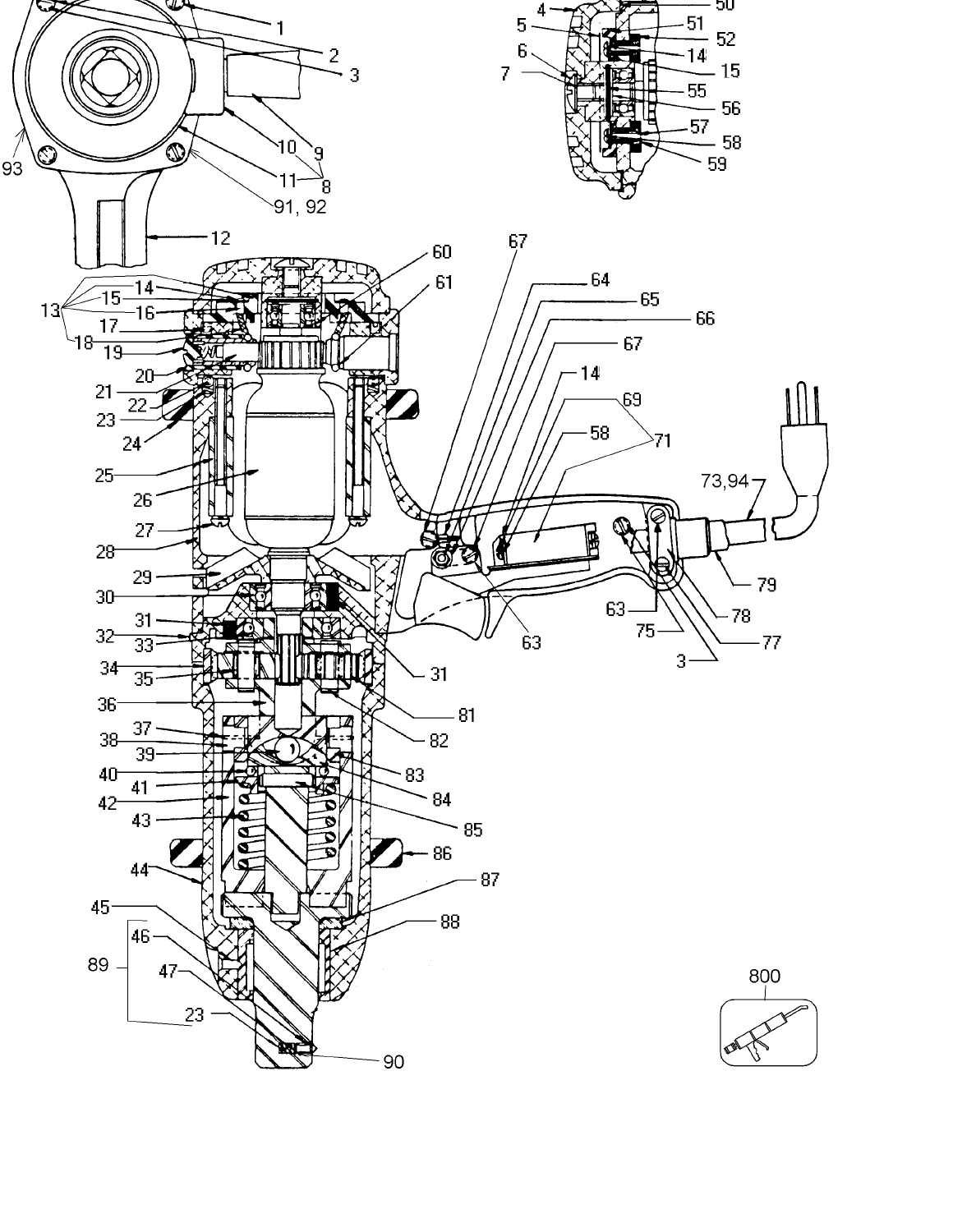| Item Number    | Part Number | Description             | <b>Qty Required</b> |
|----------------|-------------|-------------------------|---------------------|
| $\mathbf{1}$   | 3588-00     | <b>SCREW</b>            | 3                   |
| $\overline{2}$ | 000000-00   | No Longer Available     | 1                   |
| 3              | 417-00      | <b>WASHER</b>           | 5                   |
| $\overline{4}$ | 37978-03    | CAP, END                | $\mathbf{1}$        |
| 5              | 38167-00    | <b>SHIELD</b>           | 1                   |
| 6              | 132561-00   | <b>SCREW</b>            | 1                   |
| 7              | 000000-00   | No Longer Available     | 1                   |
| 8              | 000000-00   | No Longer Available     | 1                   |
| 9              | 000000-00   | No Longer Available     | 1                   |
| 10             | 38271-00    | <b>CLAMP</b>            | 1                   |
| 11             | 38273-00    | <b>RING</b>             | $\mathbf{1}$        |
| 12             | 37897-00    | <b>COVER</b>            | 1                   |
| 13             | 37913-00    | <b>BLOCK ASSY.</b>      | 1                   |
| 14             | 33315-00    | <b>TERMINAL</b>         | 7                   |
| 15             | 37905-00    | <b>CONTACT</b>          | 4                   |
| 16             | 004006-01   | <b>RIVET</b>            | $\overline{2}$      |
| 17             | 032172-00   | <b>SCREW</b>            | $\overline{2}$      |
| 18             | 000000-00   | No Longer Available     | $\overline{2}$      |
| 19             | 7441-00     | CAP, BRUSH              | $\overline{2}$      |
| 20             | 7642-00     | HOLDER, BRUSH           | $\overline{2}$      |
| 21             | 400816-00   | <b>BRUSH&amp;SPRING</b> | 2                   |
| 22             | 475-00      | <b>BALL</b>             | $\overline{2}$      |
| 23             | 038769-00   | <b>SPRING</b>           | $\overline{3}$      |
| 24             | 39347-00    | <b>BUMPER</b>           | 1                   |
| 25             | 000000-00   | No Longer Available     | 1                   |
| 26             | 45890-31    | <b>ARMATURE</b>         | 1                   |
| 27             | 006125-00   | <b>SCREW</b>            | $\overline{2}$      |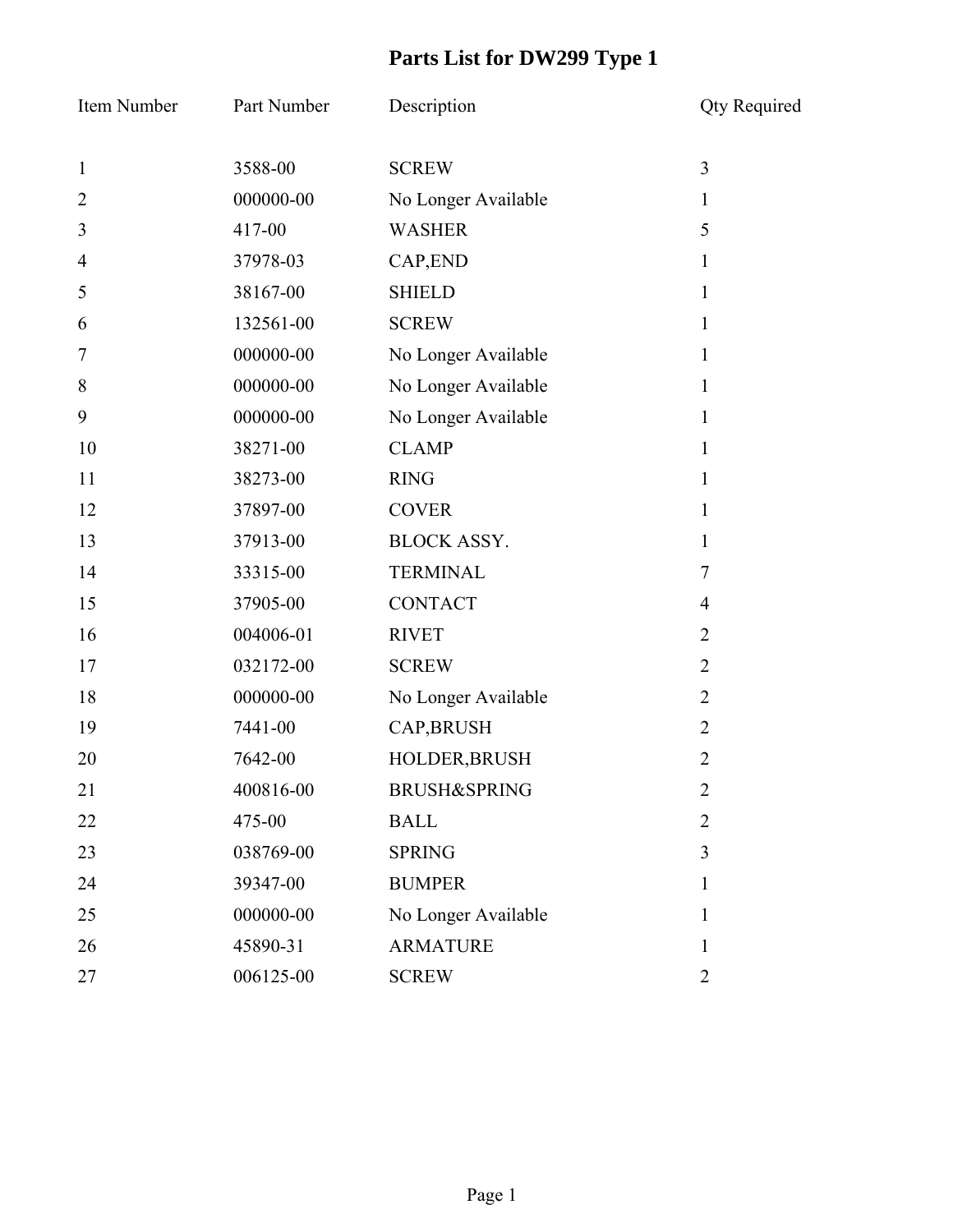| Item Number | Part Number | Description             | <b>Qty Required</b> |
|-------------|-------------|-------------------------|---------------------|
| 28          | 37974-04    | <b>FIELD CASE ASSY</b>  | $\mathbf{1}$        |
| 29          | 37976-00    | FAN                     | 1                   |
| 30          | 50271-00    | <b>BEARING, BALL</b>    | 1                   |
| 31          | 032731-00   | <b>PLUG</b>             | $\overline{2}$      |
| 32          | 55128-02    | <b>COVER, GEAR CASE</b> | 1                   |
| 33          | 132103-00   | <b>BEARING, BALL</b>    | 1                   |
| 34          | 000000-00   | No Longer Available     | 1                   |
| 35          | 000000-00   | No Longer Available     | $\overline{2}$      |
| 36          | 37962-00    | <b>CARRIAGE</b>         | 1                   |
| 37          | 37981-00    | RING, SPRING            | 1                   |
| 38          | 37968-00    | PIN                     | $\overline{2}$      |
| 39          | 000000-00   | No Longer Available     | $\overline{2}$      |
| 40          | 4791-00     | <b>RETAINER</b>         | 1                   |
| 41          | 000000-00   | No Longer Available     | $\mathbf{1}$        |
| 42          | 37967-00    | <b>IMPACTOR</b>         | 1                   |
| 43          | 37980-00    | <b>SPRING</b>           | 1                   |
| 44          | 54579-02    | <b>BARREL</b>           | $\mathbf{1}$        |
| 45          | 000000-00   | No Longer Available     | 1                   |
| 46          | 46373-00    | PIN                     | 1                   |
| 47          | 046376-00   | PIN                     | 1                   |
| 49          | 37977-03    | RING, SWITCH            | 1                   |
| 50          | 000000-00   | No Longer Available     | 1                   |
| 51          | 037914-00   | <b>SPACER</b>           | $\overline{2}$      |
| 52          | 071165-00   | <b>BUSHING</b>          | $\overline{2}$      |
| 55          | 37388-00    | O RING                  | 1                   |
| 56          | 39038-00    | <b>WASHER</b>           | 1                   |
| 57          | 037955-00   | <b>SCREW</b>            | $\overline{2}$      |

Parts list, pricing, and availability subject to change. Please visit [www.dewaltservicenet.com](http://www.dewaltservicenet.com) for current parts information.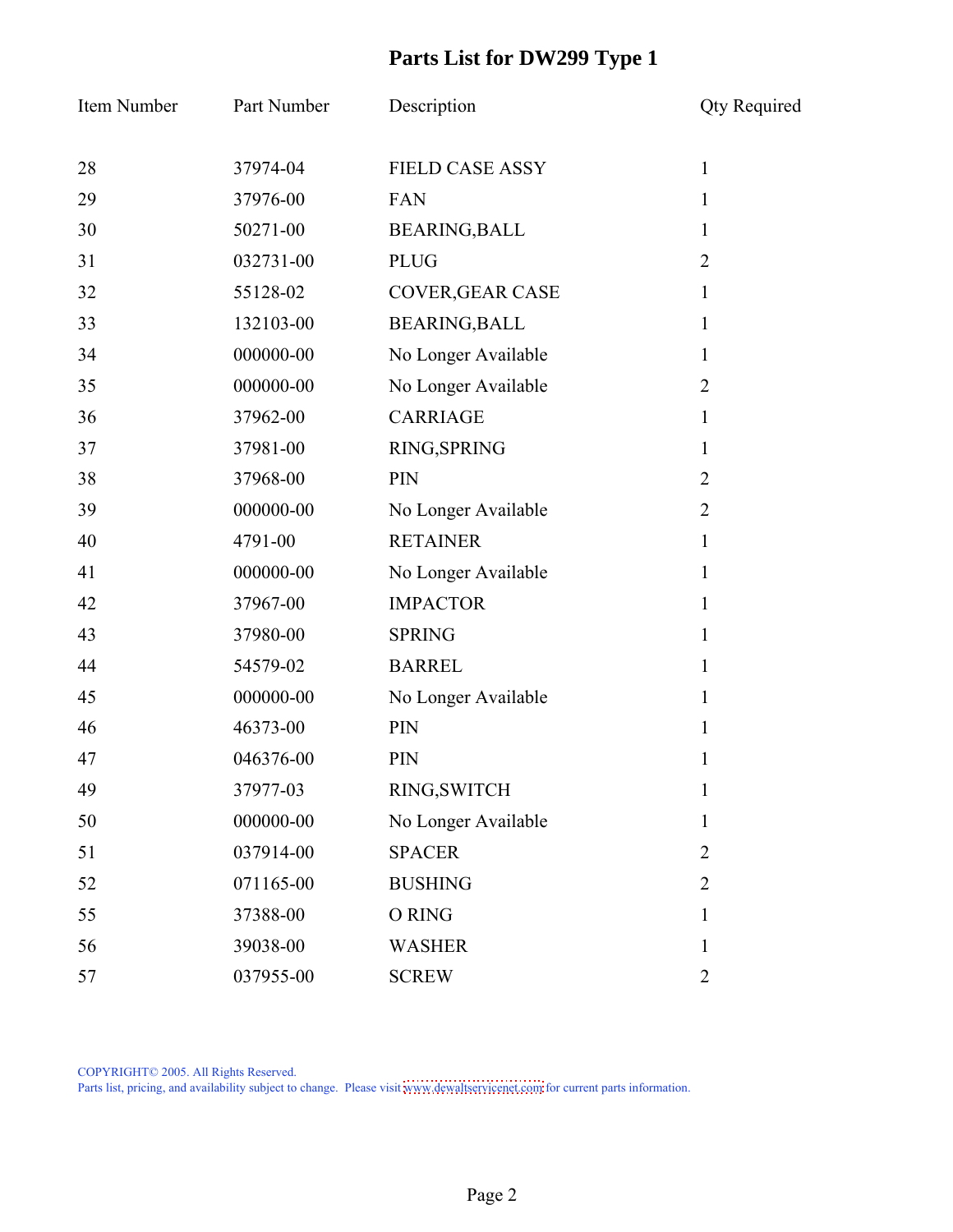| Item Number | Part Number | Description            | <b>Qty Required</b> |
|-------------|-------------|------------------------|---------------------|
| 58          | 004145-01   | <b>WASHER</b>          | 6                   |
| 59          | 12226-00    | <b>NUT</b>             | $\overline{2}$      |
| 60          | 19372-00    | <b>BEARING, BALL</b>   | 1                   |
| 61          | 000000-00   | No Longer Available    | $\overline{2}$      |
| 63          | 418-00      | <b>WASHER</b>          | 3                   |
| 64          | 88667-00    | <b>TERMINAL</b>        | 1                   |
| 65          | 000000-00   | No Longer Available    | $\mathbf{1}$        |
| 66          | 100-00      | <b>NUT</b>             | 1                   |
| 67          | 1988-00     | <b>SCREW</b>           | $\overline{2}$      |
| 69          | 20405-00    | <b>SCREW</b>           | $\overline{4}$      |
| 71          | 000000-00   | No Longer Available    | $\mathbf{1}$        |
| 73          | 36485-98    | CORD/15FT./18-3        | 1                   |
| 75          | 000000-00   | No Longer Available    | 1                   |
| 77          | 000000-00   | No Longer Available    | $\overline{2}$      |
| 78          | 86634-00    | CLAMP, CORD, CURV      | $\mathbf{1}$        |
| 79          | 330005-01   | PROTECTOR, CORD        | 1                   |
| 81          | 37969-00    | <b>GEAR</b>            | $\overline{2}$      |
| 82          | 000000-00   | No Longer Available    | $\overline{2}$      |
| 83          | 37963-00    | <b>LIFT CAM</b>        | $\mathbf{1}$        |
| 84          | 37964-00    | <b>CAM</b>             | 1                   |
| 85          | 37965-00    | PIN                    | $\mathbf{I}$        |
| 86          | 39346-00    | <b>BUMPER</b>          | $\mathbf{1}$        |
| 87          | 54580-00    | <b>WASHER</b>          | 1                   |
| 88          | 54581-00    | <b>BEARING, ROLLER</b> | 1                   |
| 89          | 72447-00    | <b>ANVIL</b>           | 1                   |
| 90          | N020802     | <b>DETENT PIN</b>      | 1                   |
| 91          | 3041-00     | <b>SCREW</b>           | $\overline{2}$      |